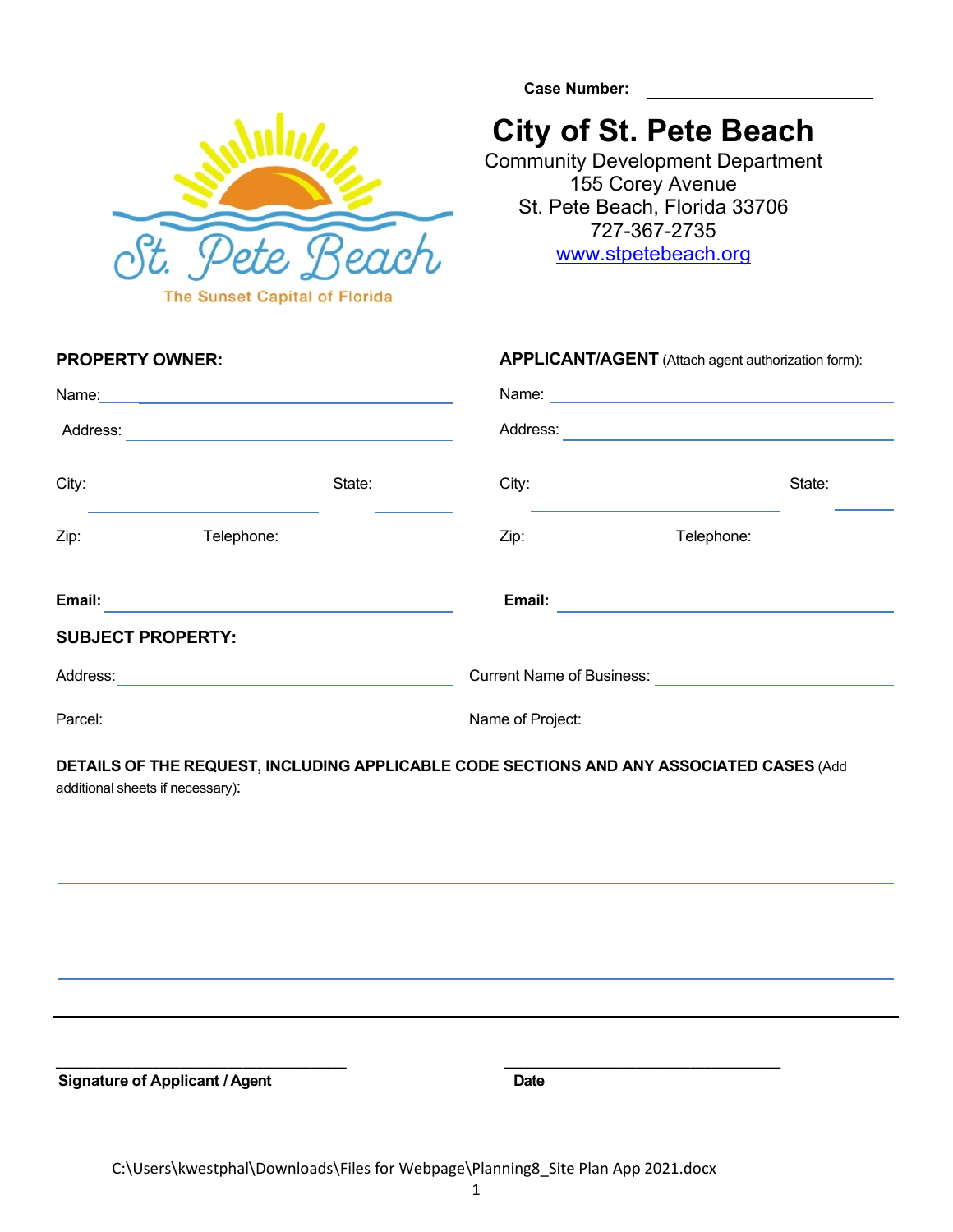C:\Users\kwestphal\Downloads\Files for Webpage\Planning8\_Site Plan App 2021.docx 2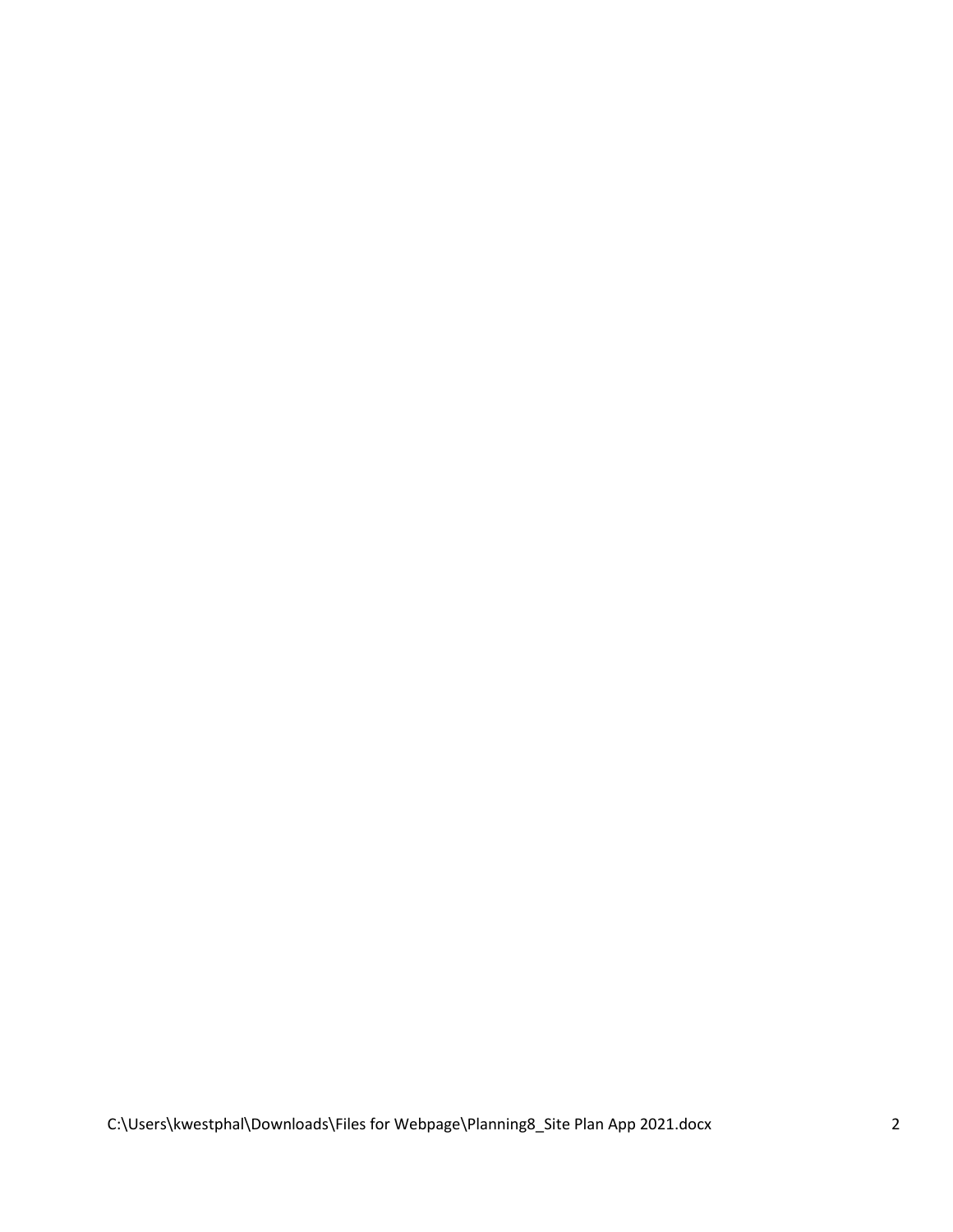

## Guide for Site Plan Submittals

**Pre-application Conference.** The City suggests that applicants for any nonresidential development or any residential project that will have three or more units to request a pre-application conference with staff. The purpose is to gain a clear understanding of the proposed project, identify any regulatory processes/issues that will impact the project, and answer any questions.

The materials required as part of the application are necessary to provide the city with sufficient information to ensure compliance with the requirements of the Land Development Code, Code of Ordinances, Comprehensive Plan, and any other Federal, State and County regulations. All City codes can be found at [www.municode.com.](http://www.municode.com/)

All site plans submitted for review, pursuant to Section 5.1(b) of the Land Development Code, shall include the following documents and information. Staff reserves the right to require additional information. Failure to provide the required information shall result in postponement of the review process. All site plans must be submitted in scalable PDF or JPEG format and seven (7) hard copies in either 11" x 17" size for simple site plans or 24" x 36" size for more complex plans. All supporting documents must also be submitted in PDF format and one (7) hard copies. The TRC Chair will issue a letter of sufficiency within ten (10) days of receipt of complete application. In order to be considered complete, an application must have the following:

- (1) The name, address, and telephone number of the owner of record of the land proposed for development.
- (2) The name, address, and telephone number of the developer and/or agent, if different from the owner.
- (3) The name, address, and telephone number of all land use, environmental and engineering professionals that assisted in the preparation of the application.
- (4) The street address and legal description of the land on which the development is proposed to occur, with attached copies of any legal instruments referenced, such as, but not limited to, deeds, plats, easements, covenants, and restrictions.
- (5) A reference to the zoning district designation and the future land use map designation for the land proposed for development.
- (6) Identification of all existing rights-of-way, water courses, floodplains, wetlands, and other environmentally sensitive areas on or within two hundred (200) feet of the land subject to the development plan.
- (7) Topography of the site, pre and post construction, in specified (smallest 2.0') contour intervals.
- (8) A title block denoting the type of application, tax map sheet, and lot, block and subdivision name (if applicable).
- (9) A location map of the land with reference to surrounding lands, subdivisions, streets, and municipal boundaries.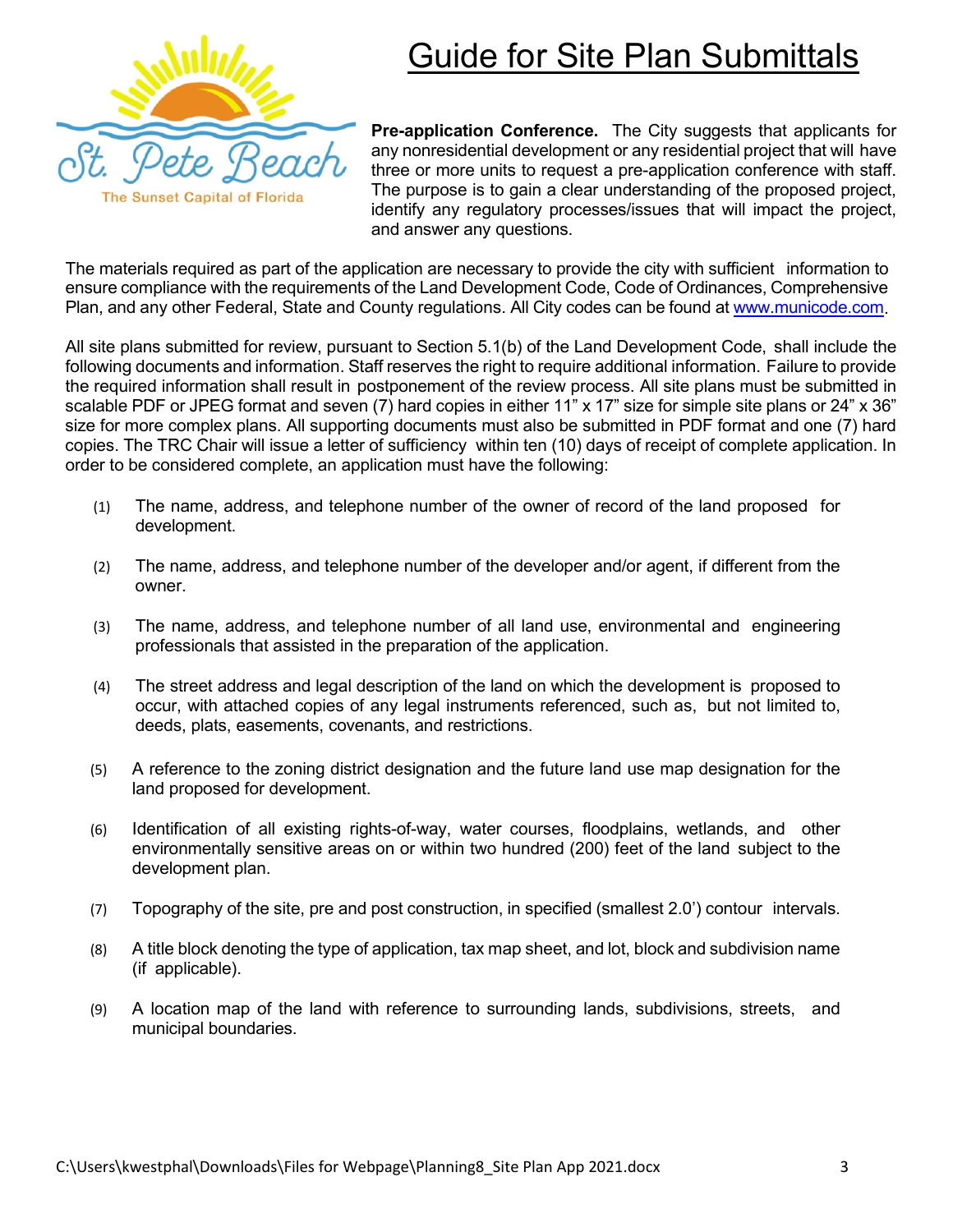- (10) A boundary survey of the land subject to the development plan prepared by a registered land surveyor, showing the location and material of all permanent reference monuments and benchmarks, a metes and bounds description listing dimensions, bearings, curve data, length of tangents, radii, and central angles of all centerline curves of streets, and the size of the land in acres to the nearest tenth of an acre, or in square feet, the FEMA flood zone with Flood Insurance Rate Map (FIRM) reference number, and an ALTA/ACSM land title survey of the property subject to the development plan completed within the last twelve (12) months.
- (11) A site plan, with north arrow and scale, identifying:
	- a. The proposed land uses, densities, and intensities of use;
	- b. The location of proposed structures, and any existing structures proposed to be retained, showing size, and setbacks;
	- c. Common areas;
	- d. Recreational facilities;
	- e. Ingress and egress to the development, and the internal traffic circulation system and identification of street names;
	- f. Utility location;
	- g. Easements;
	- h. Off-street parking and loading facilities;
	- i. Landscaping and buffering; and
	- j. Signage.
- (12) If subdividing or combining lots of record or adjusting lot lines: the preliminary subdivision plat, which includes the subdivision name in bold legible letters under which the location of the plat by government survey lot, section, township, and range shall appear.
- (13) Location and area of all property to be dedicated for public use or reserved by deed or covenant for use by all land owners in the development and a statement of the conditions of such dedication or reservation.
- (14) A schedule showing the lot area, width, depth, pervious and impervious area (pre & post development), dimensional standards, building coverage, landscaping and parking of the development plan, and how they comply with the requirements of the Land Development Code.
- (15) A traffic study, if the development is expected to generate 100 or more new inbound or outbound trips during peak hours, prepared by a professional transportation planner or engineer. The study shall address the anticipated impact of the project upon traffic volume, intersection signalization, turning movements, internal vehicle circulation, pedestrian movement, and other significant traffic concerns.
- (16) Proposed utility infrastructure plans, including sanitary sewer, potable water, a storm water management plan with supporting data (stormwater calculations) and an electric plan with accurate indication of locations of points of connection to public systems.
- (17) Spot and finished elevations at all property corners, corners of all structures or dwellings, existing and proposed first floor elevations, and appropriate locations in and around vehicle use areas.
- (18) Site utility and construction details, including a cross-connection control plan.
- (19) Roadway and paving cross-sections and profiles if modifying the roadway.
- (20) Lighting plan and details if located in the Community Redevelopment District, including photometrics and examples of the proposed fixtures.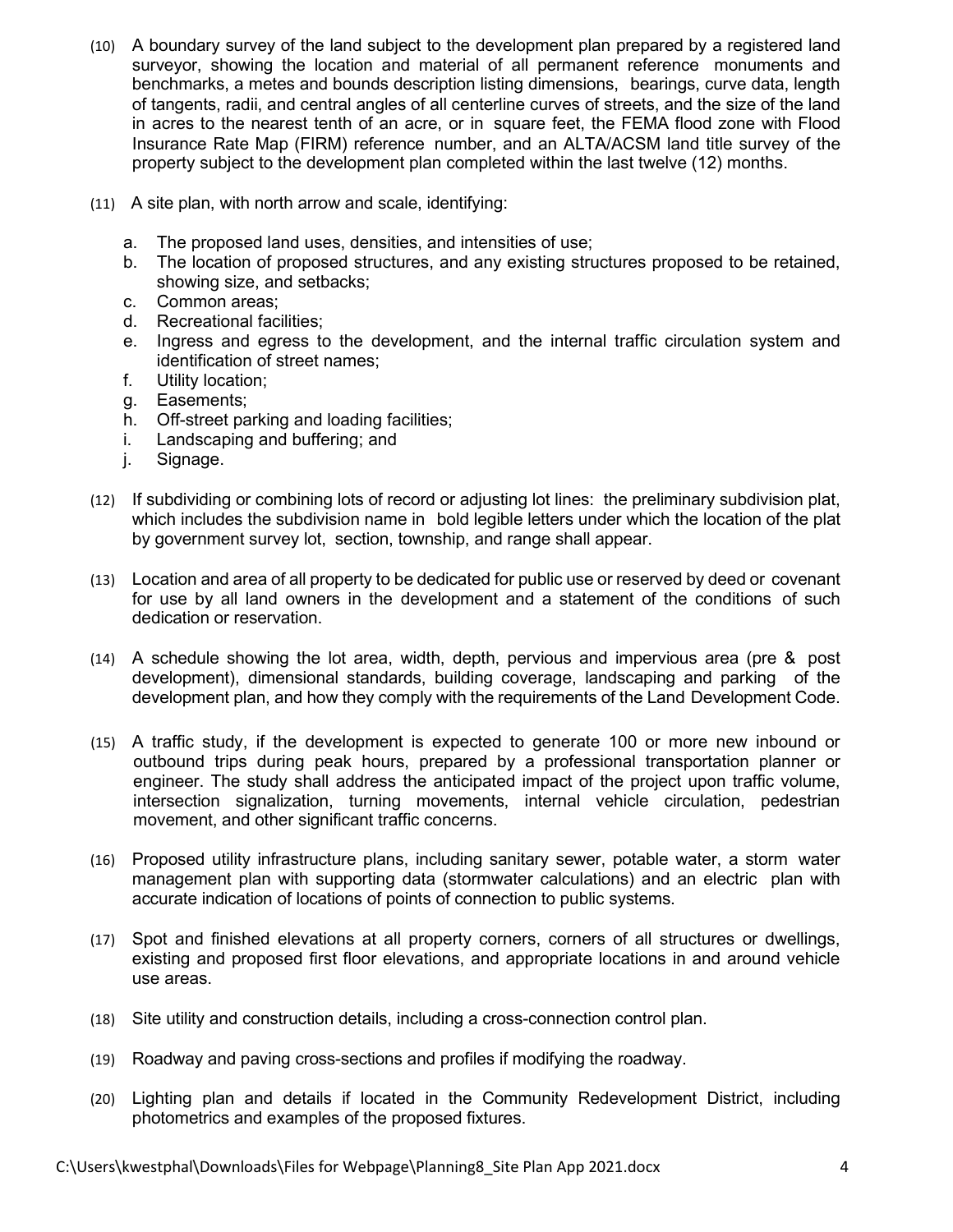- (21) Provisions for solid waste management.
- (22) Locations and preliminary plans for signs.
- (23) Sight triangles at the intersections of roadways and curb cuts with roadways.
- (24) Vehicular and pedestrian circulation patterns.
- (25) Off-street parking and loading plans showing spaces, size and type, aisle widths, curb cuts, drives, driveways, and all ingress and egress areas and dimensions.
- (26) Preliminary architectural plans and elevations; full Architectural renderings of proposed structures within the Community Redevelopment District.
- (27) Preliminary Building Code Analysis, including life safety (means of egress) diagrams.
- (28) The height and number of floors/stories of all structures and number of units per floor/story.
- (29) The proposed first floor elevation for all structures and the FEMA flood zone and required base flood elevation.
- (30) Demonstration of compliance with concurrency requirements & application for certificate of concurrency.
- (31) Landscape plan and details.

All changes of use are required to bring the entire property into compliance with Division 22 of the LDC (landscape requirements). If located within the Community Redevelopment District, additional requirements apply.

The landscape plan, which shall be drawn by a Florida Registered landscape architect or other qualified/ licensed landscape professional, shall include all of the following:

- (a) The preparer's name, address, and telephone number, signature and seal.
- (b) A schedule including:
	- 1. Location, quantity, size, and type of existing and proposed vegetation and landscaping on the site.
	- 2. Separate calculations for required interior and perimeter landscaping for the vehicular use area landscaping in square feet.
	- 3. Width and square footage of all required landscape buffers.
- (c) Plant legend showing botanical and common name, size and quantity of all proposed plantings
- (d) Elevation and section drawings of any solid screen proposed.
- (e) All trees three (3) inches DBH (Diameter Breast Height) or greater and palms 8 foot in height or greater to be retained and those proposed for removal.
- (f) All proposed building footprints; drives, walks, patios, parking areas, lighting and other hardscape improvements.
- (g) Scale and north arrow.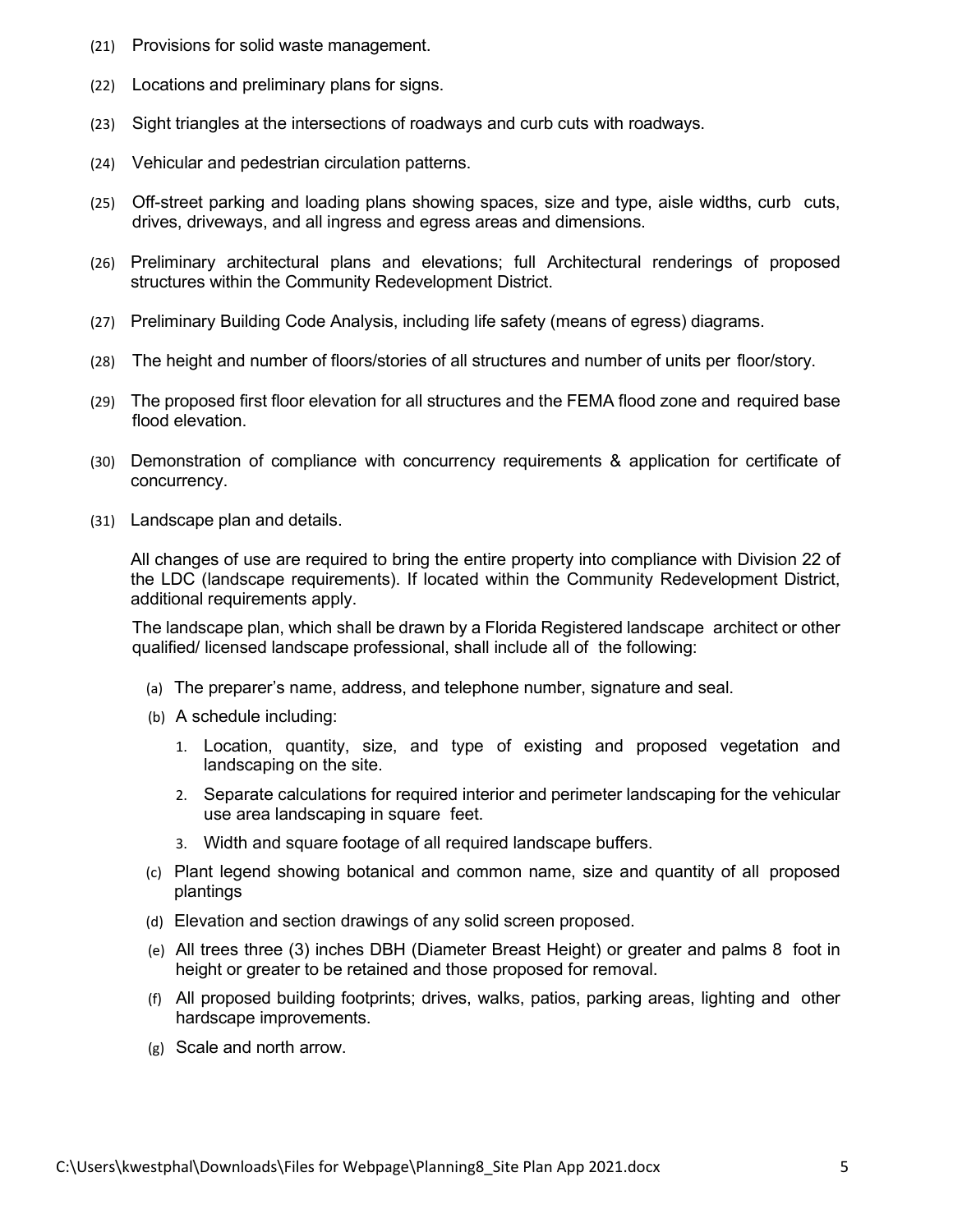- (32) Fire Department:
	- (a) The Florida Fire Prevention Code (2003 edition RE: F.S. 633 69A60 F.A.C.) requires this information be provided by the applicant to the Fire Official to allow for sufficient review. 61G of the Florida Administrative Codes outlines the same requirements for the Design Professional.
	- (b) Underground Utilities:
		- 1. Fire Mains Locations
		- 2. Backflow Prevention Devices Locations
		- 3. Hydrant Locations
		- 4. Fire Department Connections Locations
		- 5. Proposed Boat Docks and Associated Underground Piping
		- 6. Gas Main Location and Associated Valves
		- 7. Power Services for Gate Operations at Gated Communities
		- 8. Telephone Services
		- 9. Electrical Services
		- 10. Hydraulic Calculations for the required Fire Sprinkler Systems, Standpipe Systems and Boat Dock Standpipe Systems are necessary to assure Fire Main Pipe Size and the Water Flow required for Fire Suppression Operations.

NOTE: All new construction (buildings and structures) shall be required to be provided with an automatic fire sprinkler/standpipe system. AUTOMATIC means a Fire Pump must be provided.

**Completed applications are routed to the Technical Review Staff, which is comprised of representatives of the City Staff who review and make comments on submitted applications. The Departments that will review the application are:**

| <b>Fire</b>                           | 363-9205 |
|---------------------------------------|----------|
| <b>Public Works</b>                   | 363-9254 |
| <b>Planning &amp; Zoning</b>          | 363-9266 |
| <b>Building</b>                       | 363-9277 |
| <b>Recreation</b>                     | 363-9274 |
| <b>Code Enforcement/Public Safety</b> | 363-9211 |